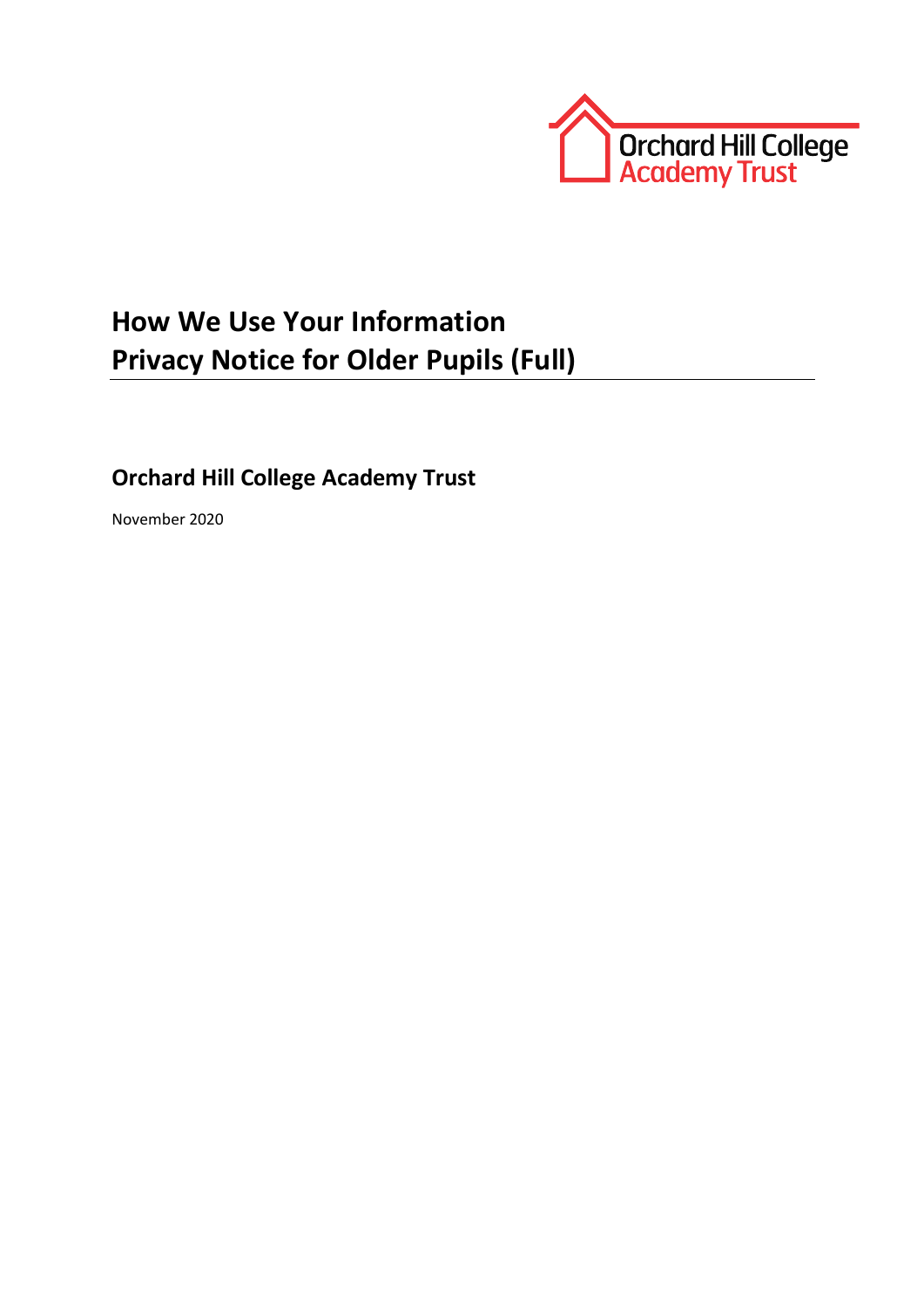## **Introduction**

This Privacy Notice (**Notice**) is to help you understand **how** and **why** the **School** collects your personal data and **what** we do with that information.

The School is part of Orchard Hill College Academy Trust (the **Trust**). Because the Trust runs the School it is ultimately responsible for how the School handles your personal data.

If you have any questions about this notice please talk to your form tutor.

### **What is "personal data"?**

Personal data is information which is about you.

This includes information such as your name, date of birth and address as well as things like exam results, medical details, unique pupil number and information about how you behave. CCTV images, photos and video recordings of you are also your personal data.

#### **Where we get your personal data from and who we share it with**

We get your personal data from different sources such as your teachers, parents, your old schools and any future school, other pupils and their parents, as well as from people outside of the School such as the Government.

Sometimes, we will also share information with these people and organisations, for example, we will tell your parents about how well you are doing at school.

#### **Why we use your personal data and our lawful basis for doing so**

The School needs to use your information in order to:

- 1. Teach you and other pupils;
- 2. Look after you and other people such as other pupils;
- 3. Make sure that you and others are following school rules;
- 4. Make sure that the School complies with the law, is well managed and that we protect the Trust and the School; and
- 5. Promote the School and tell people about what we do here e.g. we may use photographs of you in our prospectus, on our website or in social media.

We can only use your personal data if we have a good reason to do so. This is called having a "lawful basis" to use your personal data. Our lawful bases are as follows:

- **Public task:** This allows the Trust to use personal data where doing so is necessary in order to perform a task in the public interest. For example, we are performing a task in the public interest when we teach and look after you.
- **Legal obligation:** The Trust might need to use your information in order to comply with a legal obligation, for example, to report a concern about your wellbeing to Social Services or the police. Occasionally we may have a legal obligation to share your personal data with third parties such as the court.
- **Vital interests:** Although this won't happen very often, we may need to use your information to protect you or someone else. For example, to prevent someone from being seriously harmed.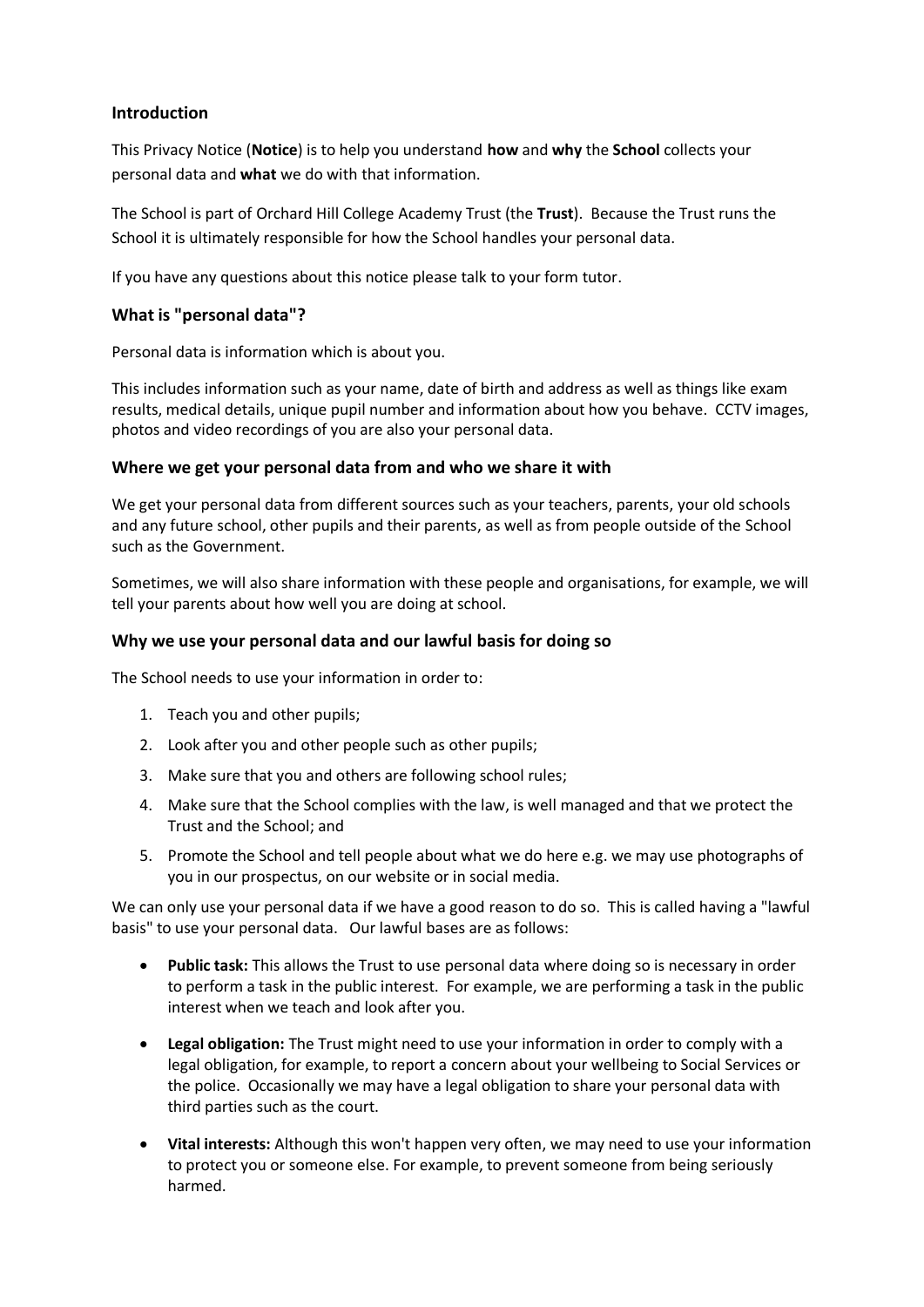**Legitimate interests:** This means that the Trust is using your information where this is necessary for the Trust's legitimate interests or someone else's legitimate interests. Legitimate interests only applies where it is not overridden by your interests, rights and freedoms.

## **Our purposes and lawful bases in more detail**

This section gives you more information about why the School uses your personal data, where we get it from and who it is shared with, and which lawful bases apply. It does not say anything different to the sections above but goes into more detail.

We have used a colour code system so that you can see which lawful basis we are relying on for each of the purposes described below.

The letters highlighted in different colours below refer to the lawful basis. So  $LI$  means legitimate interests, PI means public task, LO means lawful obligation and VI means vital interests. So if we have LI, PI that means we are relying on both legitimate interests and public task for that purpose.

- 1. The School's primary reason for using your personal data is to provide you and other pupils with an education - LO, PI.
- 2. The School will also use your personal data to safeguard and promote your welfare and the welfare of others (for example, so that we can look after you if you are hurt) **LO, PI, VI**
- 3. We use information about you during the admissions process. For example when learning more about you from your parents before you join the School. We may let your old school know if you have been offered a place at the School as they have a legitimate interest in finding out what happens to their former. The admissions forms which your parents and the Local Authority complete give us personal data about you such as your name, contact details, disabilities, any particular needs you have with work, hobbies and interests, medical information (such as information about an allergy) and family circumstances. We get information from you, your parents, your teachers and other pupils. Your old school also gives us information about how well you did and any difficulties you had so that we can teach and care for you - LO, PI.
- 4. Sometimes we get information from your doctors and other professionals where we need this to look after you - LO, PI.
- 5. We need to tell the appropriate teachers if you have a health issue LO, PI.
- 6. We will need to tell your teachers about your special educational needs or if you need extra help with some tasks - LO. PI.
- 7. We will need to share information about you (e.g. about your health and wellbeing) with the School nurse and therapists - LO, PI.
- 8. If we have information that you suffer from an allergy we will use this information so that we can look after you - LO, PI, VI.
- 9. If we have information that you have a disability we will use information about that disability to provide support - LO, PI, VI.
- 10. Where appropriate, the School will have information about your religious or other beliefs and practices. For example, if you do not eat certain foods - LO, PI, SPI.
- 11. We will also hold information such as or ethnic group so that we can check that we are meeting our obligations under our Equality Policy –  $PI$ .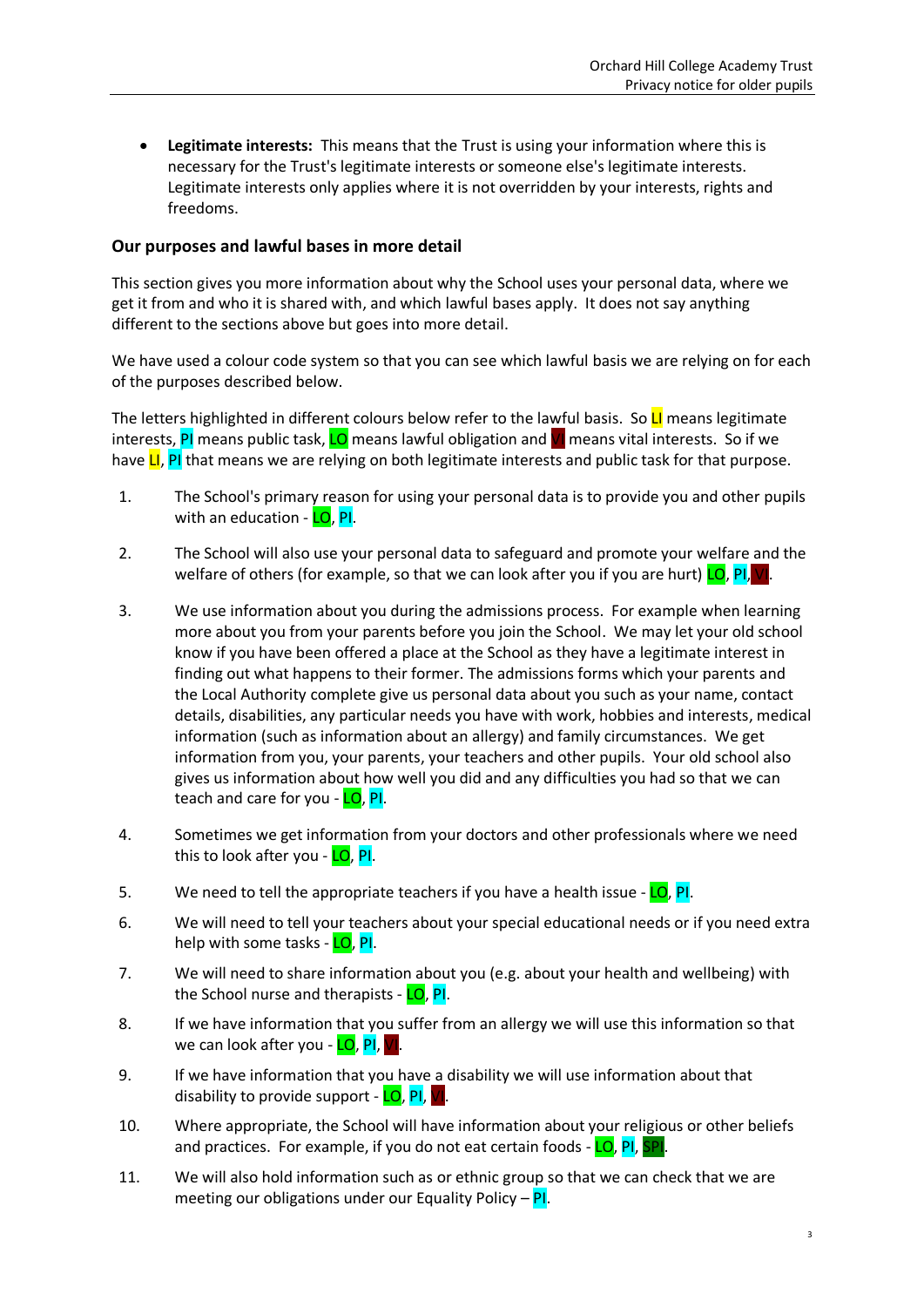- 12. We will be told if you receive free school meals so that we can provide these LO, PI.
- 13. We use CCTV to make sure the School site is safe. Images captured of you via CCTV are your personal data. CCTV is not used in private areas such as changing rooms and toilets - PI.
	- to safeguard the welfare of pupils, staff and visitors;
	- to protect the School's buildings, pupils, parents, staff and visitors from criminal activity such as theft and vandalism;
	- to increase personal safety;
	- to support the protection of property;
	- to aid in the investigation of accidents and incidents and the monitoring of health and safety;
	- to support law enforcement agencies in the reduction, prevention and detection of crime and to assist in the identification, apprehension and potentially prosecution of offenders
- 14. We will use your personal data to take other steps to make sure the school site and buildings are safe, for example, we keep a record of who is on the school sites at any given time - PI.
- 15. We record your attendance and if you have time away from the School we record the reason(s) why - LO, PI.
- 16. We will need to share some information about you with the government (e.g. the Department for Education). We will need to tell the local authority that you attend the School, if you leave the School or let them know if we have any concerns about your welfare. The local authority may also share information with us for these reasons - LO, PI.
- 17. We may need to share information about you with the Health and Safety Executive (a government organisation) if there is a health and safety issue - LO, PI.
- 18. We are sometimes inspected to make sure that we are continuing to be a good school. We will have to make your information available to the inspectors to help them to carry out their job - <mark>LO, PI</mark>.
- 19. We will need information about any court orders or criminal matters which relate to you. This is so that we can safeguard your welfare and wellbeing and the other pupils at the School - <mark>LO, PI.</mark>
- 20. Depending on where you will go when you leave us we will provide your information to other schools, colleges and universities, UCAS or potential employers. For example, we will share information about your exam results and provide references. If we hold safeguarding information about you, we will share that with your next school. - LO, PI.
- 21. We may pass on information to your next school which they need to look after you, for example, information about any concerns we have had about your welfare - LO, PI.
- 22. When you take public examinations (e.g. GCSEs) we will need to share information about you with examination boards. For example, if you require extra time in your exams - PI.
- 23. The Learning Records Service (which is part of the government) will give us your unique learning number. We may receive details about you (e.g. your qualifications) from the Learning Records Service - PI.
- 24. We will provide your information to other agencies so that they can provide careers advice and / or other support.  $-$  PI.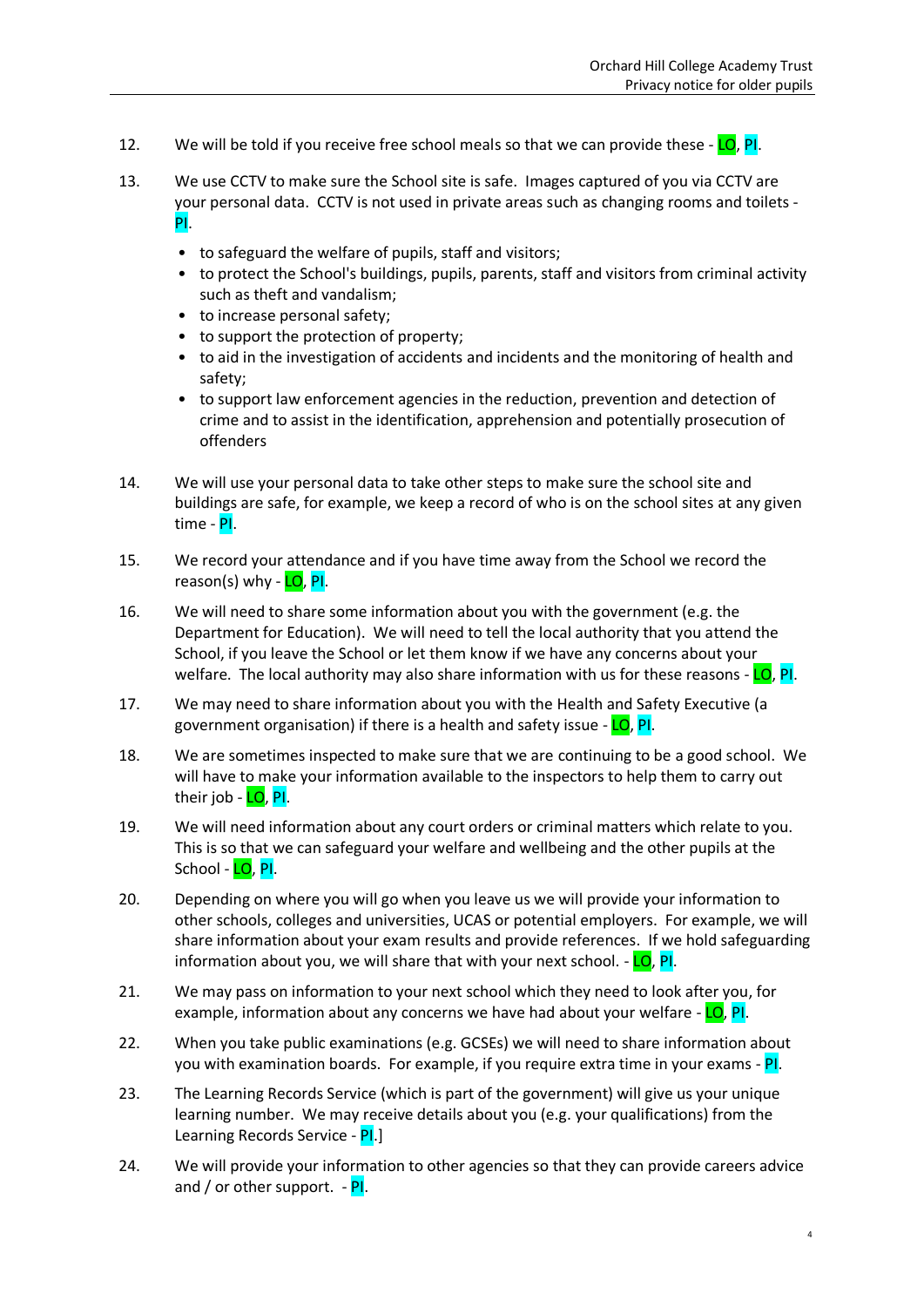- 25. If someone makes a complaint about how the School has behaved we may need to use your information to deal with this appropriately. For example, if your parents complain that we have not looked after you properly - LO, PI.
- 26. The School may share information about you with the local authority for the purpose of the preparation, implementation and / or review of your Education Health and Care Plan - LO, PI.
- 27. We may use your information in connection with legal disputes PI, LO.
- 28. We may need to share information about you with the police or our legal advisers if something goes wrong or to help with an enquiry -  $LO$ , PI.
- 29. We use consultants, experts and other advisors to assist the School in fulfilling its obligations and to help run the School properly. We will share your information with them if this is relevant to their work - LO, PI.
- 30. If you have misbehaved in a serious way, we may need to share information with the police and we may need to use information about the action taken by the police -  $LO$ , Pl.
- 31. We may share some information with our insurance company to make sure that we have the insurance cover that we need or in connection with an actual or possible claim - LO, PI.
- 32. If the Trust is dealing with a request for information, query or complaint, we may sometimes need to share your information with the other people involved such as other pupils and their parents – LI, PI.
- 33. We will share your academic and behaviour records with your parents or carers so they can support your schooling - LO, PI.
- 34. If ever in the future, we are considering restructuring the Trust which operates the School, we may share your information with the other parties involved and with the relevant professional advisors - LI.
- 35. We will monitor your use of email, the internet and mobile electronic devices e.g. iPads. In certain circumstances we will look at the content of your messages. We monitor and look at your use of technology to check that you and your classmates are not at risk of harm or for other good reasons. The monitoring we do is carried out using computer software which will automatically tell us if something isn't right. If you would like more information about this you can read the acceptable use of IT and email policy or speak to your form tutor - LO, PI.
- 36. We may use photographs or videos (images) of you as part of our Public Task PI i.e. to teach you and keep you safe, or for another purpose. We may continue to use these photographs and videos after you have left the school. We will ask you if you are happy for us to use your image for some purposes. Examples are listed below.
- 37. Examples of when we will use your image as part of our Public Task are
	- Image used internally to inform staff which pupils have allergies. PI.
	- Image taken during a lesson which is only shown to the pupils in the video to provide feedback. PI.
	- Image of a pupil to be used internally, for example on SIMS, ID passes. PI.
	- Image taken for internal pupil assessments / lessons. PI.
	- The use of a webcam to broadcast images of pupils within the School, for example, to allow one class to see another as part of an IT lesson. PI.
	- Image of pupils taken on a School trip or during a sporting event or celebration to be used for an internal exhibition or display. PI.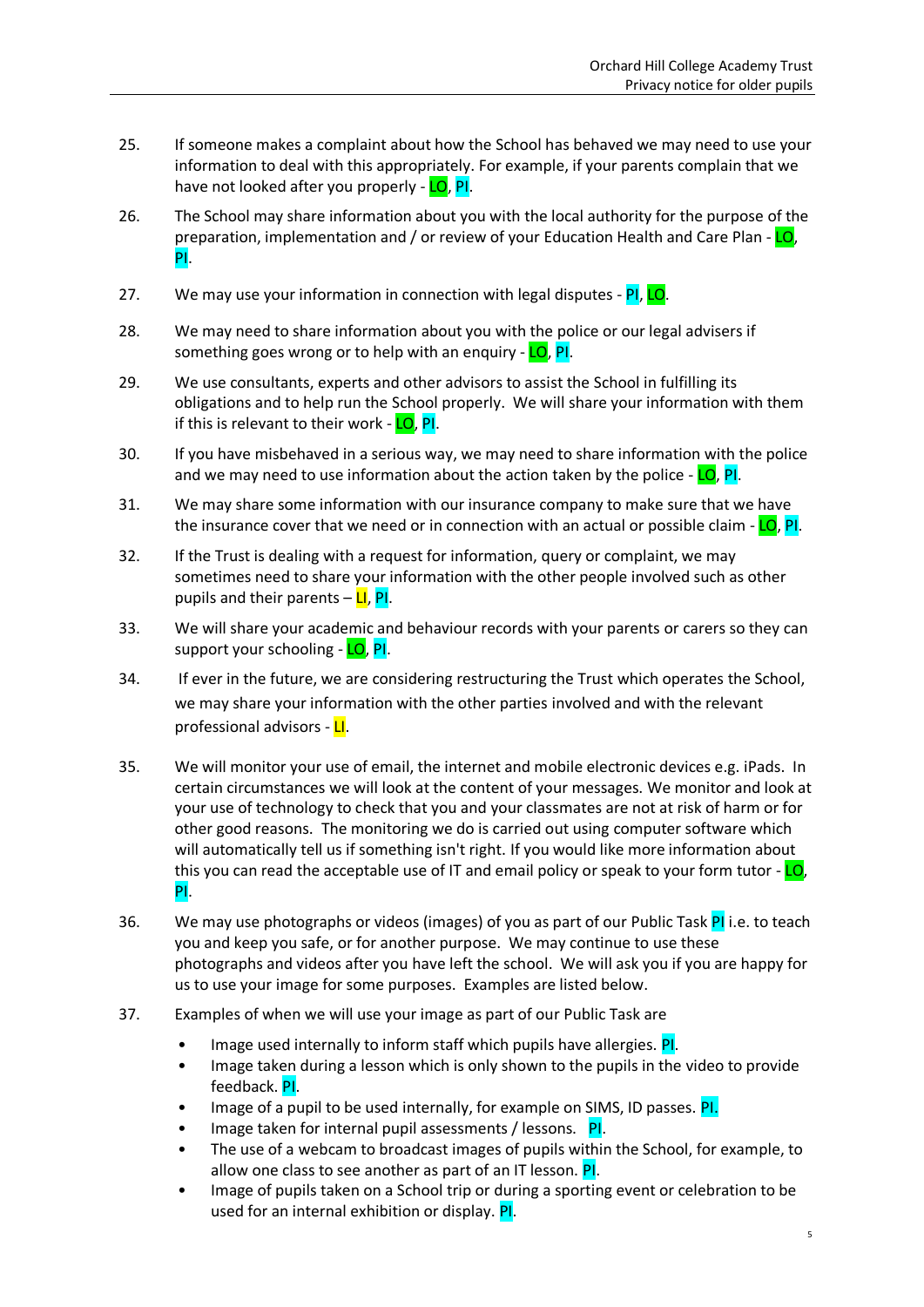Examples of when we will ask you if you are happy for us to use your image are

- Image is being used in a local newspaper
- Image is being used as part of a case study in specialist publication
- Official School image of a whole School or class or individual pupil, to be purchased by parents
- Image is sent to the School community (e.g. in a School newsletter)
- Image is being published on the School website
- Image is being published on the School prospectus
- Image is being published in social media e.g. on Twitter
- Image is in a video of a School event e.g. sports day or a play

#### **If you have concerns about us using photographs or videos of you please speak to your form tutor or email data.protection@ohcat.org**.

- 38. We may use your personal data in order to help make the School better, for example, to raise money for the School while you are there and after you have left - LI
- 39. We publish our public exam results other news on the website and put articles and photographs in the local news to tell people about what we have been doing  $-\mathsf{L}$ .
- 40. We will keep details of your address when you leave so we can keep you updated about what is happening at the school, to tell you about events and activities and find out how you are getting on.
- 41. If we pass your details onto a former pupils' organisation we will ask you for your consent to this before doing so.
- 42. The School must make sure that our computer systems are working well and is secure. This may involve information about you, for example, our anti-virus software might scan files containing information about you - PI.
- 43. We may your share information with the other Schools in the Trust or Orchard Hill College. For example, to share news of your achievements - LO, PI.
- 44. Sometimes, we use someone from outside of the School to provide activities. For example, this could be a teacher who does not normally work for the School or it could be a company that provides outdoor activities. We may share your information with them, for example, to tell them what sports you are good at and if you have any support needs- PI.
- 45. Some of the records we keep and which contain your personal data may be used by us (or by someone else such as the government) to check that the School is operating well -  $PI$ .
- 46. We also keep some information forever for archiving purposes and for historical research purposes. This includes the School's legitimate interest in keeping a record of what the School was like in the past. For example, we keep some old photographs so that we have a record of what the School was like in the past. Information held in our archive may be made publicly available but this would only be done in compliance with data protection laws. Please speak to your form tutor if you would like more information -  $(LI, PI)$ .
- 47. We may share your personal data with the Trustees of the Trust if it would be appropriate to do so, for example, if there is a concern involving you or something you have done well in  $LO$ ,  $PI$ .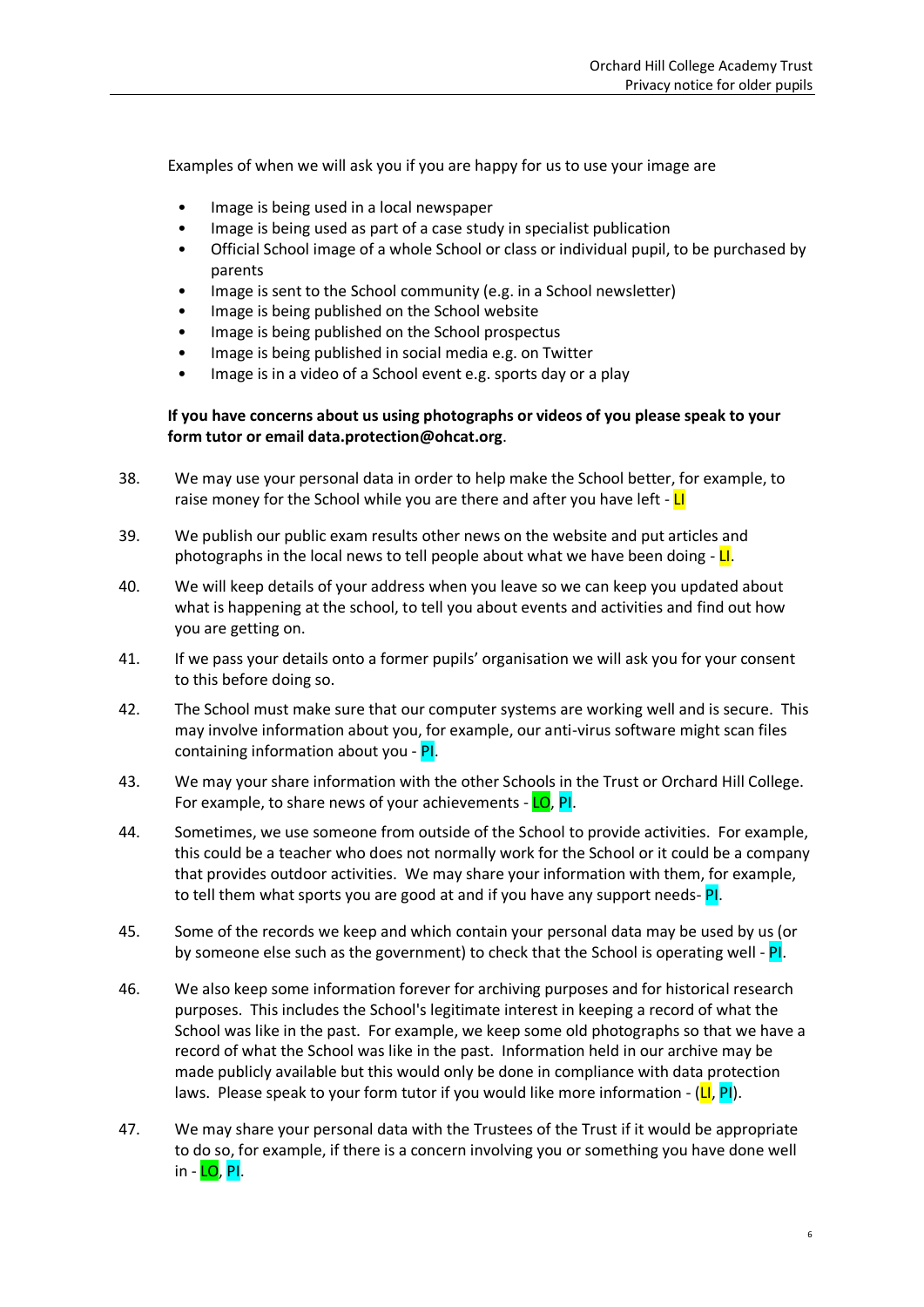48. We may share your information with Governors of the School if it concerns something they should know about or will enable them to fulfil their role as a Governor. For example, this would apply if you have done something really well or if there is a problem at the School they need to know about - LO, PI.

We will only share your information with other people and organisations when we have a good reason to do so. In exceptional circumstances we may need to share it more widely than we would normally.

As you will see from the information above, in some cases we will rely on more than one lawful basis for using your information. In addition, we may move from one of the lawful basis listed above to another as circumstances change. For example, if we become really worried about your wellbeing, we may start to rely on "legal obligation" to share personal data with the local authority in addition to the other lawful basis which are noted for looking after you.

We use contractors to handle personal data on our behalf for the following purposes:

- IT consultants who help run the School's computer systems. For example, they might need to access a file containing personal data when investigating a fault or checking the security of our IT network;
- we use software, apps and websites to help us with teaching, and to help us provide pastoral support to you and your classmates; and
- we use third party "cloud computing" services to store some information rather than the information being stored on hard drives located on the School site.

If you have any questions about any of the above, please speak to your form tutor.

The Trust has extra obligations in relation to some types of more sensitive personal data. This applies to information about racial or ethnic origin, political opinions, religious or philosophical beliefs, genetic information, biometric information, health information, information about sex life or orientation, information about criminal convictions or offences and trade union membership (e.g. if you are a member because of an apprenticeship). When we handle these types of information we will usually be doing so because:

- It is in the substantial public interest to do so, for example, to provide you with an education, to look after you and your classmates or when the School is inspected.
- For medical purposes. This includes medical treatment and the management of healthcare services.
- The Trust is an employer (e.g. we employ your teachers). Also we will use your information to comply with social protection law (e.g. to look after you) and social security laws. Social protection law is concerned with preventing, managing, and overcoming situations that adversely affect people's wellbeing.
- To protect the vital interests of any person where that person cannot give consent, for example, if they are seriously hurt.
- It is necessary for the establishment, exercise or defence of legal claims. For example, this allows us to share information with our legal advisors and insurers.

### **Consent**

We may ask for your consent to use your information in certain ways as an alternative to relying on any of the basis above. For example, we may ask for your consent before taking or using some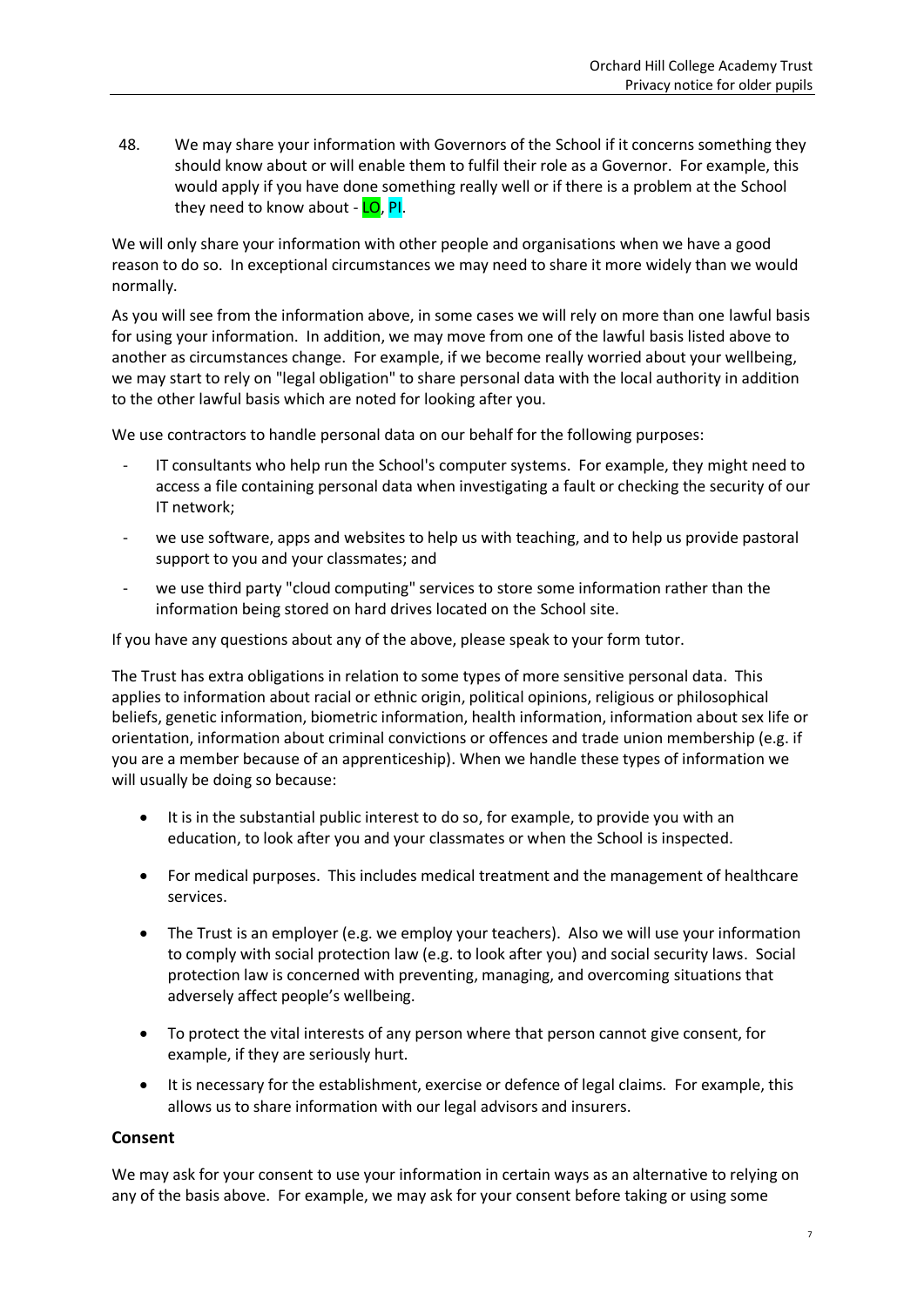photographs and videos. This is where we cannot rely on legitimate interests or it being in the public interest. If we ask for your consent to use your personal data you can take back this consent at any time.

Any use of your information before you withdraw your consent remains valid. Please speak to your form teacher if you would like to withdraw any consent that you have given.

### **Sending information to other countries**

In certain circumstances, we may / will send your information to countries which do not have the same level of protection for personal data as there is in the UK. For example, when we are organising a school trip overseas.

The European Commission has produced a list of countries which have adequate data protection rules. The list can be found here: [https://ec.europa.eu/info/law/law-topic/data](https://ec.europa.eu/info/law/law-topic/data-protection/international-dimension-data-protection/adequacy-decisions_en)[protection/international-dimension-data-protection/adequacy-decisions\\_en](https://ec.europa.eu/info/law/law-topic/data-protection/international-dimension-data-protection/adequacy-decisions_en)

If the country that we are sending your information to is not on the list, or is not a country within the EEA (which means the European Union, Liechtenstein, Norway and Iceland), then it might not have the same level of protection for personal data as there is in the UK.

We will provide you with details about the safeguards which we have in place outside of this privacy notice. If you have any questions about the safeguards that are in place please contact your form tutor.

#### **For how long do we keep your personal data?**

We keep your information for as long as we need to in order to educate and look after you. We may keep information after you have left the school and in some cases for a longer time than usual but we would only do so if we had a good reason and only if we are allowed to do so under data protection law.

Please see our Information and Records Retention Policy for more detailed information. This can be found on the school website.

### **What decisions can you make about your personal data?**

Data protection legislation gives you a number of rights regarding your personal data. Your rights are as follows:

- **Correction:** if personal data we hold about you is incorrect you can ask us to correct it**.**
- **Access:** you can also ask what personal data we hold about you and be provided with a copy. This is commonly known as making a subject access request. We will also give you extra information, such as why we use this information about you, where it came from and what types of people we have sent it to.
- **Deletion:** you can ask us to delete the personal data that we hold about you in certain circumstances. For example, where we no longer need the information.
- **Portability:** you can request the transfer of your personal data to you or to a third party in a format that can be read by computer in certain circumstances. This applies where (a) the personal data has been provided by you; (b) the basis that we are relying on to process your personal data is consent or contract (please see "Our lawful basis for using your personal data" above); and (c) the information is being processed by us on computer.
- **Restriction:** you can request that we restrict how we use your persona data.